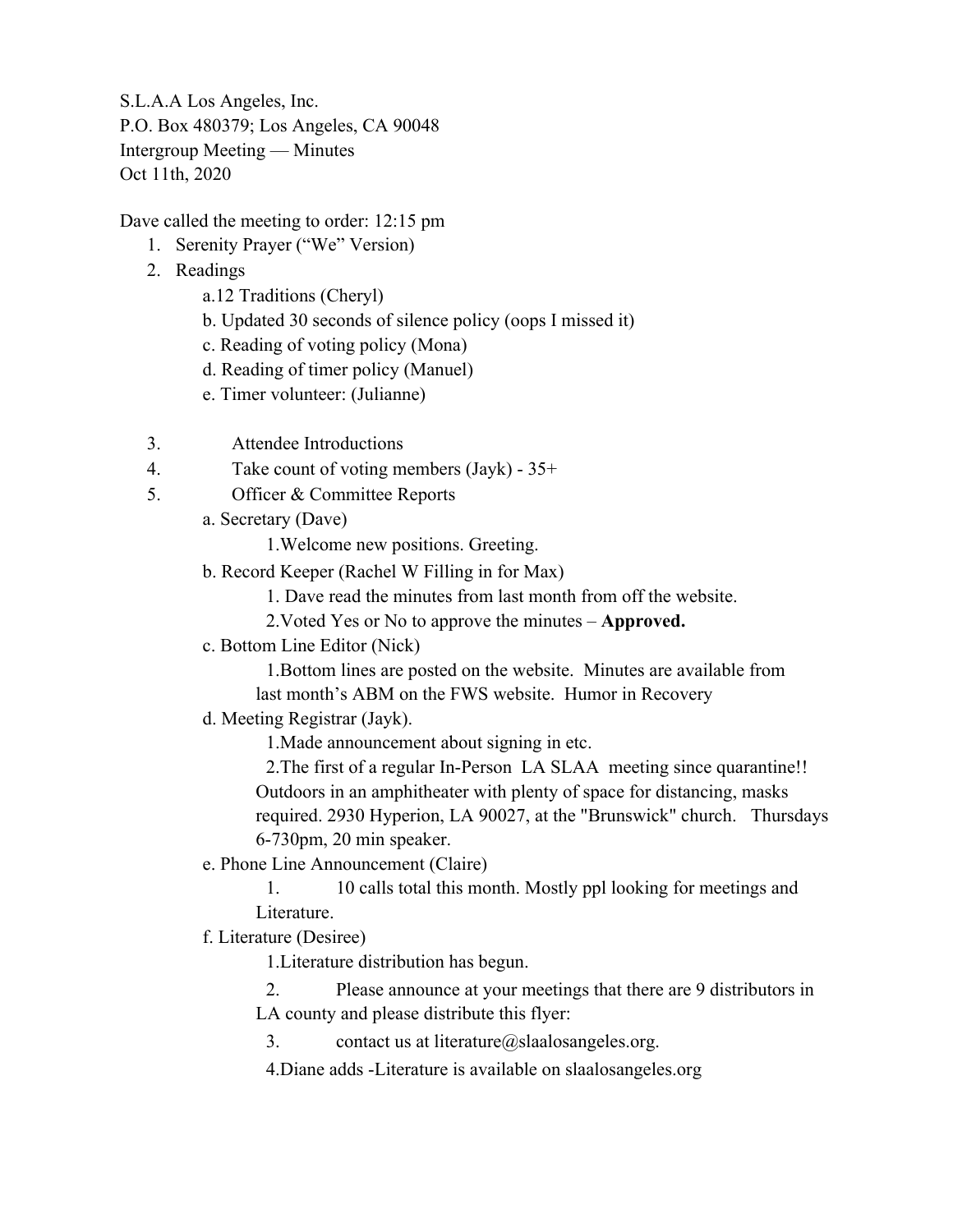- e. Treasurer (Diane)
	- $\bullet$  \$10,055.28 Cash Balance as of Oct. 5<sup>th</sup>, which is still down but improved since last month. \$2,233.21 was collected specifically for F.W.S., and paid to them. \$896 accumulated for H&I to buy books etc. Most income comes from donations. (Current year YTD: \$16,980 donations, \$ 2,796 Literature Sales = Total Income  $$ 19,777$ ; YTD Expenses  $$21,419 =$  deficit ( $$ 1,642$ ). There is no set prudent reserve (because in the past we consistently had surpluses.)
- f. Mail Clerk (Diane) no mail.
- g. Journal Rep (Glen F)-
	- Question of the Day Anonymity: Do you feel different about anonymity than when you first got here? Please share your experience, strength, and hope around breaking your anonymity to help another or any experiences around anonymity that have helped you grow in recovery. Respond by Nov.  $15<sup>th</sup>$ . There is a flyer: https://forms.gle/ncnNKPu1j2zZ412Y7
	- re: Audio submissions—thanks for being patient we are working with FWS to make it available
- h. Webmaster for SLAA website (Diane)

▪ Visitors 9,400 visits. Approx 1 minute/visit. Great info for newcomers available on the website including New Literature procedures and Audio shares. iWorkshops and Retreats (Glenn L) –

▪ Coming up: Virtual Retreat please share at your meetings but do NOT post publicly: Serenity & Hope: An afternoon of serenity and hope during these turbulent times--Hosted On-line via ZOOM\*Sunday, November 29th from 1:00 to 4:00PM (PST)FREE to Attend

j. H&I (Glenn S) –

- Please announce at your meetings that H&I Committee needs support! Become a co-chair and be of service! Attend the November 12 meeting
- Claire, jessie C and Lashelle expressed interest in joining
- Glenn hosts 2 zoom meetings with treatment center currently
- SLAA LA H&I Committee Mtg GET INVOLVED!

Time: Nov 12, 2020 07:00 PM Pacific Time (US and Canada)

Every month on the Second Thursday

Join Zoom Meeting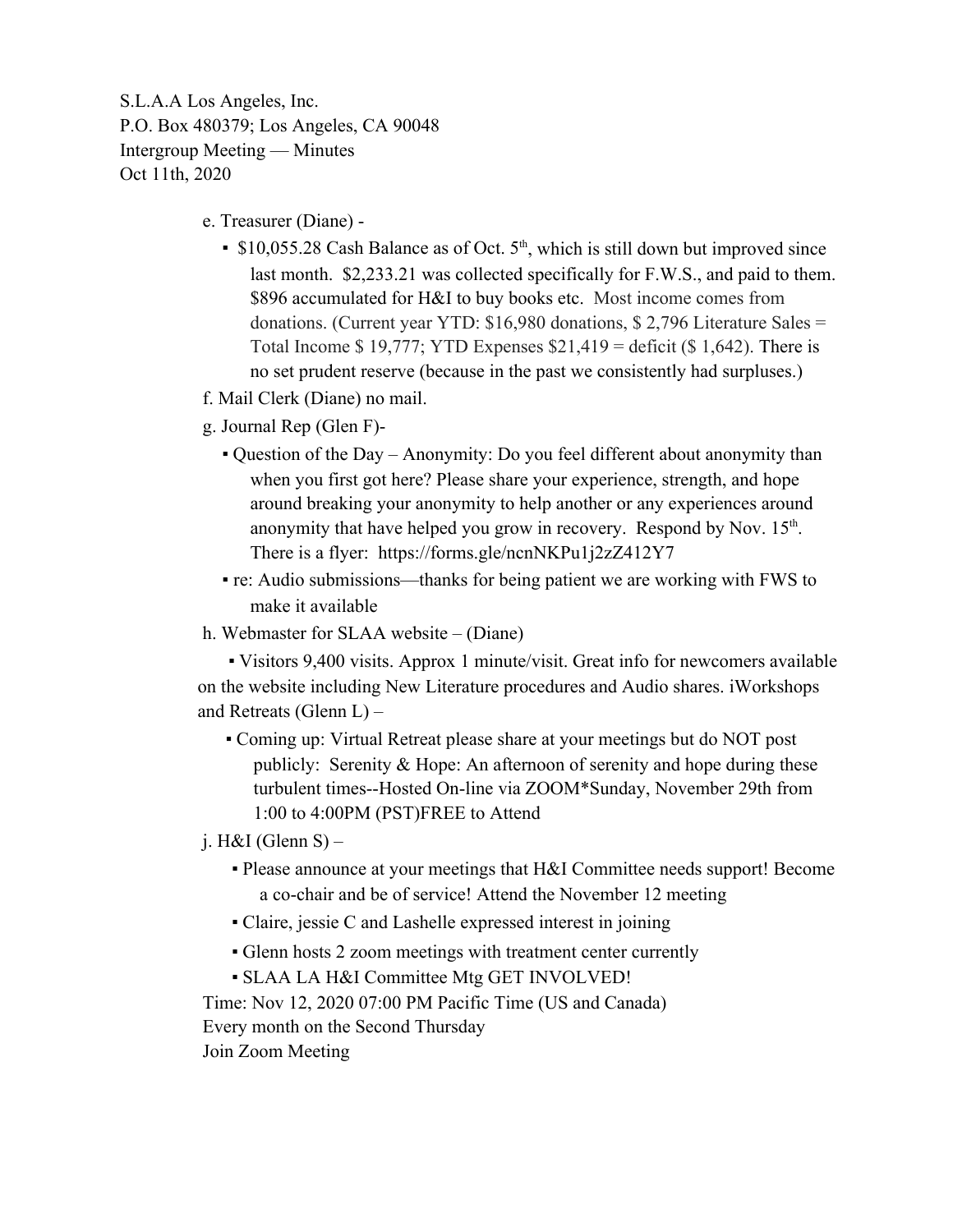> https://us02web.zoom.us/j/87972190670?pwd=aVgyUHpGZGFOSEd KN091aWQRkJQZz09 Meeting ID: 879 7219 0670 Passcode: Service

- k. Speaker list (Kevin) no announcement
- l. Lit Copier (No Report)
- m. ABM Delegate Announcements

1.Literature Committee Conduit (Lisa C.) --please join the service forum here are all the ways to be of service: https://slaafws.org/conference

2.Sponsorship Committee Conduit (Chris)--not heard back from Volunteers

- 3. Steps Concepts and Traditions (Jayk)--
- Discussed Motions but not the questions from the fellowship on our monthly Call

◦ To participate join our monthly call on Saturday 2pm

- 4. International & Translation CC (Dana)
	- Adopted new Mission statement
	- Korean translation needed
	- translations of the 12 concepts of service being accepted submit yours!
- 5.Diversity (Ellie) filling in and agreed to take it on until elections
	- meets 1st Saturday of the months for 90 minutes
	- co-vice chair elected
	- topic: inclusion specifically in workshop formats
	- email Ellie to join: Conference Diversity Committee meetings are first Saturday of each month. 9am-10:30am Zoom Meeting ID: 722 8716 7043 Password: 1865. If you have questions or problems going the call please contact me eleanorm@me.com

**……………….15 minutes ……………..**

- 6. Board of Trustees (Christina)
	- non-designated donations were \$13,100
	- **reminder to discourage PDFs of literature**
	- email Christina to get involved many committees need leadership